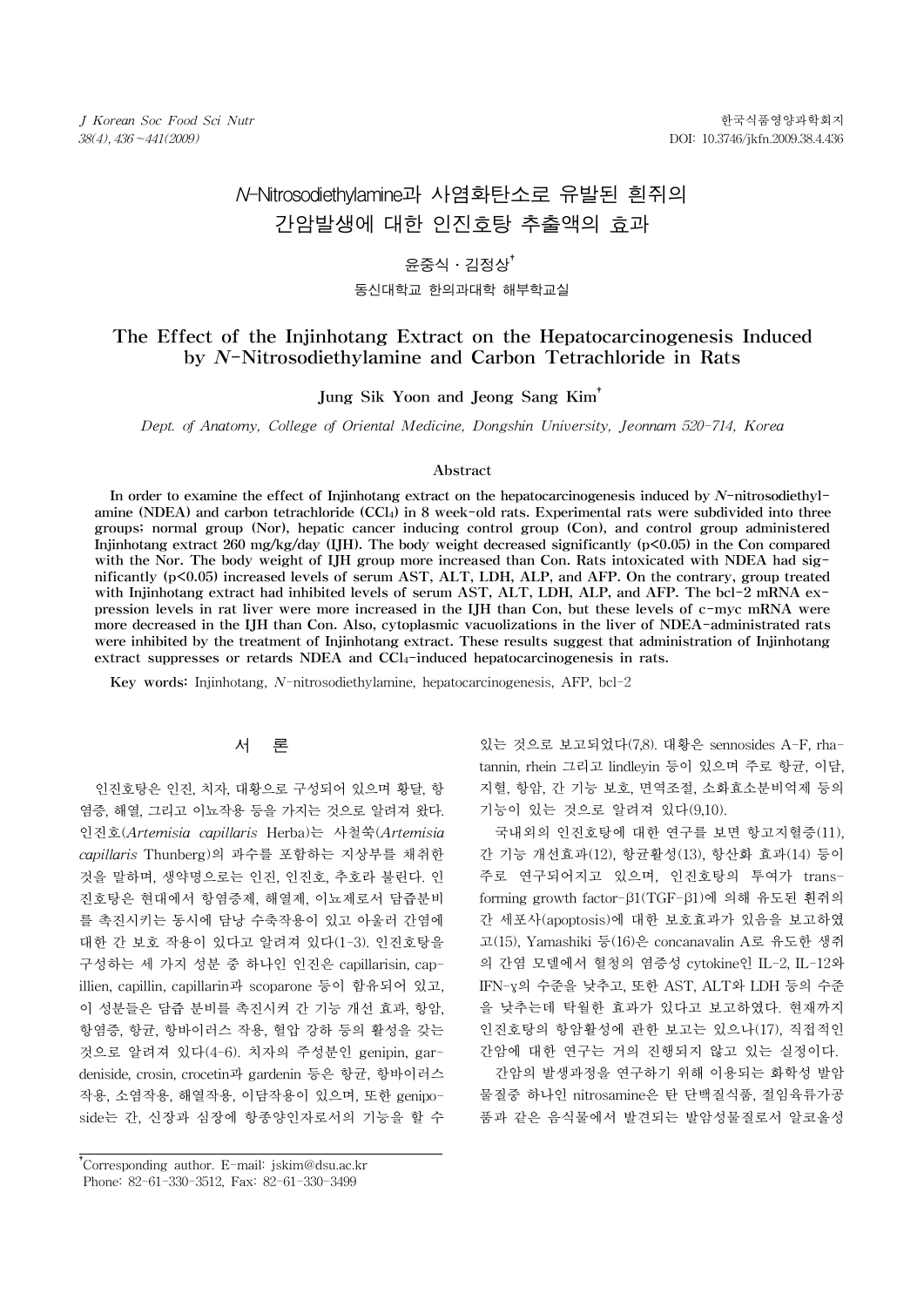음료, 화장품, 절삭기 윤활유, 고무, 담배 등 주변 환경에서 흔히 인체에 오염될 수 있다(18). 본 실험에서 사용된 N-nitrosodiethylamine(NDEA)은 nitrosodialkylamine에 속하는 (CH3CH2)2N-NO의 분자식을 가지는 무취의 황색 액체이다. 주로 사람과 동물의 간장이나 신장에 궤양 또는 암을 일으키 는 물질로 잘 알려져 있다. 근래에는 NDEA의 투여로 개시기 동안 DNA에 변이를 보이는 저항성 간세포를 유발하고, 이차 적으로 사염화탄소(CCl4), 2-acetylaminofluorene(2-AAF), phenobarbital, 간 부분 절제술 등(19-21)을 병행하여 많은 간암 유발 연구에 활용되고 있다.

최근에는 cyclooxygenase(COX) 억제제, 레티노이드 유 사체, 비타민 K2, glycyrrhizin, 녹차, 인삼 등의 간암 예방효 과(22-26)와 인체에 대한 부작용을 최소화하면서 항암 효과 를 발현하는 천연물질을 이용한 치료제 개발 연구가 이루어 지고 있다(27-29).

이에 본 연구에서는 간암의 발생이 진행되는 과정에서 인 진호탕 추출액의 항암효과를 규명하기 위하여 체중, 혈청 중 효소 활성도 측정, 암이 유발된 간세포 사멸 유전자의 발현 정도 그리고 조직학적 관찰을 실시하여 유의성 있는 결과를 얻었기에 보고하는 바이다.

## 재료 및 방법

### 실험재료

실험동물은 체중 210±10 g 내외의 Sprague Dawley계 웅성 흰쥐를 (주)샘타코에서 구입하였다. 실험동물은 동신 대학교 한의과대학 동물사육실에서 일정한 조건(온도:  $21 \pm 2^{\circ}$ C, 습도: 50~60%, 명암: 12시간 주기)하에서 일반 고 형사료와 물을 충분히 공급하면서 1주 동안 적응시킨 후 실 험에 사용하였다. 인진호탕(Injinhotang, 茵蔯蒿湯)의 구성 과 용량은 아래와 같다(Table 1). 인진호탕 4첩을 물 600 mL 에 넣고 약탕기로 3시간 동안 가열한 다음 농축한 후 저온순 환수조(CA-1500, EYELA, Japan)에서 1차 동결한 다음 동 결건조기(SFDSMO06, Samwon, Korea)로 동결건조 하여 31.8 g의 분말을 얻었다.

## 실험동물 사육 및 간암 유발

정상군을 제외한 모든 실험동물은 N-nitrosodiethylamine(NDEA, Sigma Chemical Co., USA) 200 mg/kg을 0.9% 식염수 1 mL에 용해하여 1주 간격으로 2회 복강투여 하였다. NDEA투여 1주 후부터 사염화탄소(CCl4, Sigma

Table 1. Prescription of Injinhotang

| Herbal name    | Scientific name              | Weight $(g)$ |
|----------------|------------------------------|--------------|
| <b>위진 (茵蔯)</b> | Artemisia Capillaris Herba   | 30           |
| 치자 (梔子)        | Gardeniae fructus            | 20           |
| 대화 (大黃)        | <i>Rhei Undulati</i> Rhizoma | 10           |
| Total          |                              | 60           |

Chemical Co., USA)와 corn oil을 1:1로 희석한 약물 1 mL을 1주 간격으로 3회 복강투여 하여 간암을 유발하였다. 모든 실험군의 실험동물은 5마리씩으로 하였다. 정상군(Nor)은 통상적인 사료와 물을 공급하였으며, 대조군(Con) 흰쥐는 간암이 유발된 후부터 식염수 0.5 mL을 실험기간 동안 매일 구강투여 하였다. 실험군(IJH)은 NDEA을 투여한 2주 후부 터 8주 동안 인진호탕추출액 건조분말을 생리식염수에 0.5 mL에 용해하여 체중 60 kg인 사람의 1일 투약량인 260 mg/kg을 구강투여 하였다.

#### 체중 측정

체중은 실험기간 동안 매주 1회 정해진 시간에 측정하였 고, 실험시작 후 2주, 4주, 6주 및 8주 결과를 이용하였다.

## 생화학적 분석

약물 투여 8주 후 흰쥐를 urethane으로 마취한 다음 복부 의 정중선을 따라 절개하고 심장 채혈을 시행하였다. 혈액은 시험관에 넣어 실온에서 30분간 방치하여 혈액을 응고시킨 다음 3,000 rpm에서 원심분리하고 상등액을 회수하여 -80℃ 초저온 냉동고에 보관하면서 실험에 사용하였다. Aspartate aminotransferase(AST)와 alanine aminotransferase(ALT), lactate dehydrogenase(LDH), alkaline phosphatase(ALP) 활성도는 자동분석기용 kit 시약(아산제약)을 사용하여 생 화학자동분석기(photometer 5010, Germany)에서 측정하였 다. 그리고 alpha-fetoprotein(AFP)은 AFP ELISA kit (Sierra Resources International, Inc., Valrico, FL)를 이용 하여 혈장내 AFP 농도를 제조사의 실험방법에 따라 측정하 였다.

## RT-PCR을 이용한 bcl-2와 c-myc의 mRNA 정량

흰쥐의 간을 획득한 후 RNA-spin total RNA extraction kit를 이용하여 총 RNA를 얻었다. 총 RNA는 분광광도계를 이용하여 OD값을 측정하고 총 RNA양을 정량한 후 -70°C 냉동고에 보관하였다. Reverse transcription은 DEPC-DW 로 최종부피를 50 μL로 맞춘 후 total RNA에 RT-premix(Bioneer, Korea) 혼합용액을 사용하여 70°C에서 5분 동 안 RNA를 변성시키고, 42°C에서 1시간 동안 역전사하여 cDNA를 합성하고, 94°C에서 5분 동안 M-MLV reverse transcriptase를 불활성화 시키는 과정으로 진행되었다. 합 성된 cDNA는 PCR-PreMix(Bioneer, Korea)와 각각의 primer(Table 2)를 사용하여 GAPDH는 94°C 60초, 57°C 60초, 72°C 60초의 30 cycle로, bcl-2는 94°C 60초, 48°C 60초, 72°C 60초의 35 cycle로, c-myc은 94°C 60초, 59°C 60초, 72°C 60 초의 30 cycle로 PCR을 수행하였다. 이렇게 얻어진 PCR product는 1.5% agarose gel에서 전기영동 하여 UV(Kodak, USA)에서 관찰하였다.

#### 조직학적 관찰

각 군에서 부검한 흰쥐의 간 조직을 적출한 후 Bouin 용액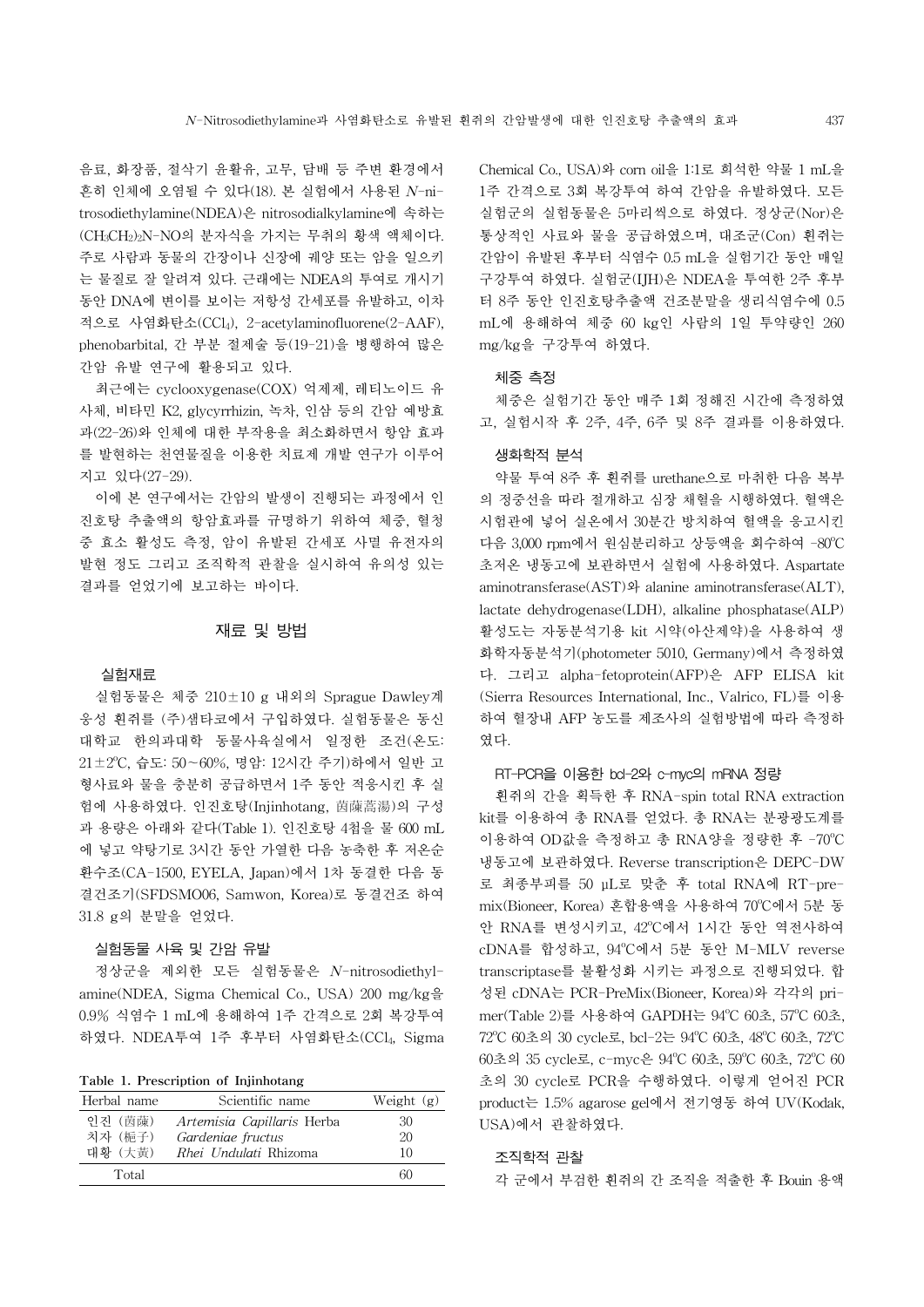Table 2. Primers designed for amplification of the mRNA in RT-PCR

| Primer     | Sequence                                                                  | Product<br>size |  |
|------------|---------------------------------------------------------------------------|-----------------|--|
| 1. $bc1-2$ | $F: 5'-CGGGAGAACAGGGTATGA-3'\nR: 5'-CAGGCTGGAAGGAGAAGAT-3'$               | $149$ bp        |  |
| $2. c-myc$ | F: 5'–CTCTTCTTCCTCGGACTCGC–3' 484 bp R: 5'–GCGCAGGGCAAAAAAGCTAC–3' 484 bp |                 |  |
|            | 3. GAPDH $\frac{F}{R}$ : 5'-AATGCATCCTGCACCACCAA-3', 600 bp               |                 |  |
|            |                                                                           |                 |  |

을 사용하여 24시간 동안 고정시켰다. 고정된 조직은 파라핀 포매 과정을 거쳐 microtome으로 5 μm 두께로 조직절편을 만들어 Hematoxylin & Eosin(H-E) 염색을 시행하여 광학 현미경(Olympus BX51, Japan)으로 관찰하였다.

## 통계처리

실험 결과는 mean±SE로 표시하였고, 대조군과 실험군 과의 평균의 차이를 검정할 때에는 Student's test로 검정하 여 p값이 0.05 미만일 때 통계적으로 유의한 차이가 있는 것으로 판정하였다.

## 결과 및 고찰

## 체중 변화

일반적으로 종양 환자의 경우 현저한 식욕부진과 함께 탈 수증상이 수반되며, 이로 인한 만성적인 체중감소가 초래되 는데, 본 실험에서는 2주째에 정상군(283±3.12 g)에 비하여 대조군(264±7.40 g)은 약 20 g정도 감소하였으나, 인진호탕 추출물을 투여한 IJH군(282±7.37 g)은 약간 감소하였다. 4 주군에서부터 대조군(300±11.10 g)은 정상군(337±7.92 g) 에 비하여 유의성(p<0.05) 있게 감소하여 실험 종료 시점인 8주째까지 동일한 결과를 보였으나, 인진호탕 추출물이 투 여된 실험군의 체중은 대조군에 비하여 높은 경향을 나타냈 다(Table 3). Flavonoid의 일종인 morin(3,5,7,2',4'-pentahydroxyflavone)의 효과를 보기 위한 실험에서 NDEA으로 유도된 군은 정상군에 비해 체중이 유의적으로 감소되는 반 면에 morin과 병합투여한 군은 정상군에 가까운 체중을 유 지하였다고 보고하였는데(30) 이는 본 실험의 결과와 일치 하였다.

### 혈청 중 효소의 변화

AST와 ALT는 심장근과 간세포내에 있는 특성효소로서 조직세포의 손상에 의해 혈청중의 활성도가 증가되어지며, 이러한 활성도의 상승은 간담도 질환, 심장질환에서 일어나 고 특히 만성간염의 경우에는 현저하게 증가된다. 본 실험에 서 AST의 활성(Table 4)은 대조군(179±7.03 U/L)이 정상 군에(95±5.86 U/L) 비하여 유의적인(p<0.05) 증가를 보였 으며, IJH군은 96±14.16 U/L로 나타내어 대조군에 비하여 유의성(p<0.05) 있게 감소하였다.

ALT의 활성(Table 4)은 대조군이 82±3.62 U/L인데 비 하여 IJH군에서는 74±5.39 U/L으로 나타나 증가억제 현상 은 보였으나 유의성은 없었고, 정상군(60±5.32 U/L)에 대해 서는 유의성(p<0.05) 있게 증가하였다.

LDH는 악성 종양세포에서 다량 생성되므로 암의 존재를 파악하는데 이용되어진다. LDH의 활성은 정상군(2724± 206.79 U/L)에 비하여 대조군(5293±282.00 U/L)에서 유의 적인(p<0.05) 증가를 보였다. 그러나 인진호탕 추출물을 투 여한 IJH군(2838±274.86 U/L)은 대조군에 비하여 유의성 (p<0.05) 있게 감소하였다(Table 4).

ALP는 만성간염이나 간경변증에서도 올라갈 수 있으나, 만들어진 담즙이 간세포에서 잘 배출되지 못하거나 담도가 막혔을 때 현저히 증가한다. ALP의 활성은 정상군(227±9.6

| Table 3. Effect of Injinhotang extract on body weight of rats |                     |                |                   |                   | (g)               |
|---------------------------------------------------------------|---------------------|----------------|-------------------|-------------------|-------------------|
| Group <sup>1</sup>                                            | 0 week              | 2 weeks        | 4 weeks           | 6 weeks           | 8 weeks           |
| Nor                                                           | $224 \pm 0.75^{27}$ | $283 \pm 3.12$ | $337 \pm 7.92$    | $382 \pm 12.35$   | $427 \pm 15.12$   |
| Con                                                           | $223 \pm 3.08$      | $264 \pm 7.40$ | $300 \pm 11.10^*$ | $335 \pm 10.36^*$ | $370 \pm 10.85^*$ |
| IJН                                                           | $223 \pm 1.05$      | $282 \pm 7.37$ | $320 \pm 7.82$    | $357 \pm 10.48$   | $395 \pm 14.05$   |

 $1$ <sup>1</sup>Nor, not administrated with NDEA, CCl<sub>4</sub> and Injinhotang extract; Con, administrated with NDEA and CCl<sub>4</sub>; IJH, administrated with NDEA, CCl<sub>4</sub> and Injinhotang extract.

<sup>2)</sup>All values are mean $\pm$ SE (n=5).

\*Significant differences were compared with normal at  $p$ <0.05.

| Table 4. Effect of Injinhotang extract on plasma AST, ALT, LDH, ALP, AFP activities in rats |  |  |  |  |  |  |  |
|---------------------------------------------------------------------------------------------|--|--|--|--|--|--|--|
|---------------------------------------------------------------------------------------------|--|--|--|--|--|--|--|

| Group'' | AST (U/L)                   | ALT (U/L)       | LDH (U/L)           | ALP (U/L)                    | $AFP$ (ng/mL)                |
|---------|-----------------------------|-----------------|---------------------|------------------------------|------------------------------|
|         |                             |                 |                     |                              |                              |
| Nor     | $95 \pm 5.86^{2}$           | $60 + 5.32$     | $2724 \pm 206.79$   | $227 \pm 9.66$               | $2.78 \pm 0.29$              |
| Con     | $179 \pm 7.03$ <sup>*</sup> | $82 \pm 3.62^*$ | $5293 \pm 282.00^*$ | $348 \pm 28.79$              | $5.51 + 0.44^*$              |
| IJН     | $96 \pm 14.16^{\circ}$      | 74±5.39         | $2838 \pm 274.86^*$ | $285 \pm 17.09$ <sup>*</sup> | $3.61 \pm 0.52$ <sup>*</sup> |

 $1$ <sup>1</sup>Nor, not administrated with NDEA, CCl<sub>4</sub> and Injinhotang extract; Con, administrated with NDEA and CCl<sub>4</sub>; IJH, administrated with NDEA, CCl<sub>4</sub> and Injinhotang extract.

<sup>2)</sup>All values are mean  $\pm$  SE (n=5).

Significant differences were compared with normal/control at  $\degree$ p<0.05/ $\degree$ p<0.05.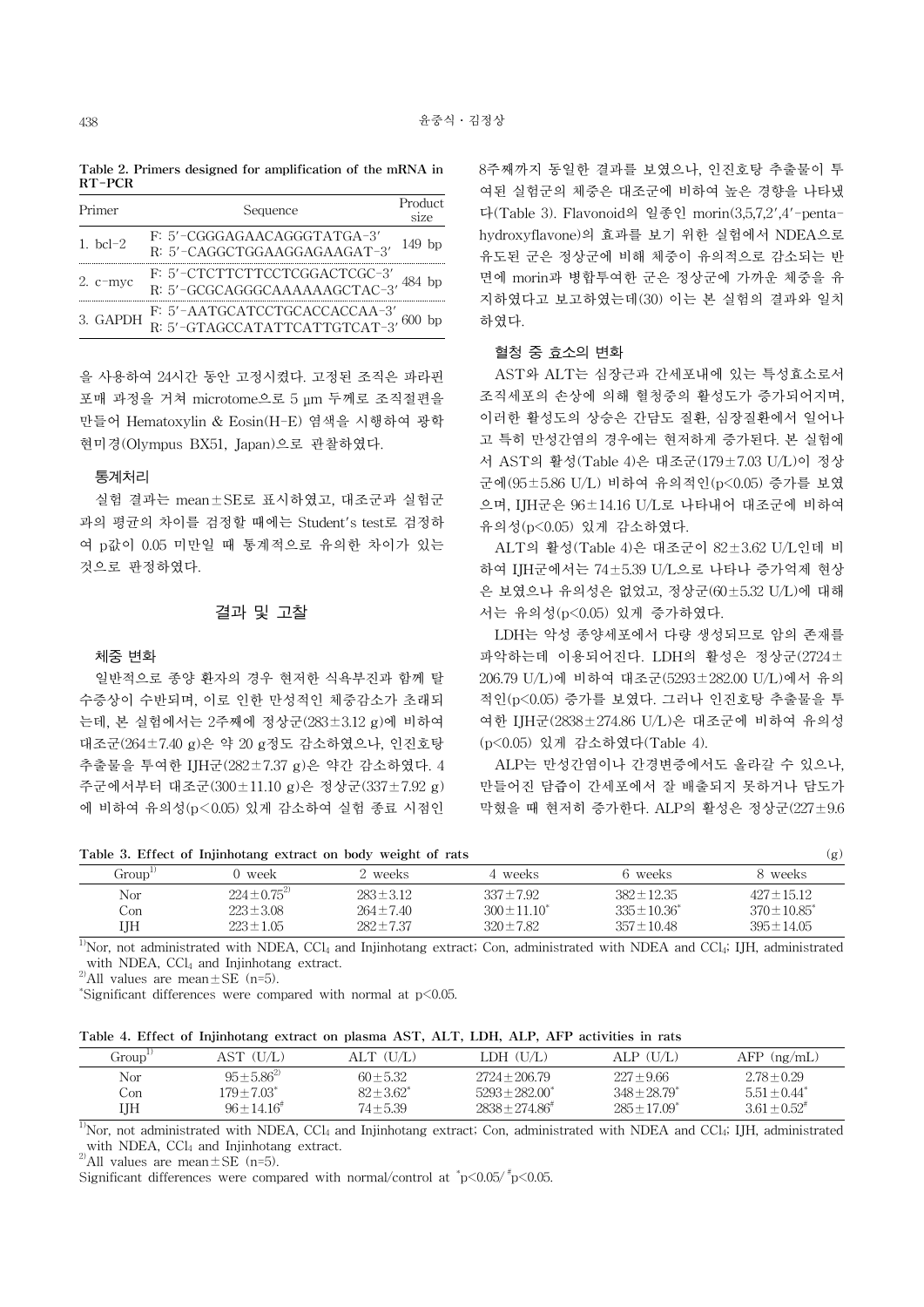U/L)에 비하여 대조군(348±28.79 U/L)에서 유의적인(p< 0.05) 증가를 나타냈고, 인진호탕 추출물을 투여한 IJH군 (285±17.09 U/L)은 대조군에 비해 감소하는 경향을 나타냈 다(Table 4). 콩과식물인 Bauhinia racemosa L.의 NDEA에 대한 효과 실험에서 GOT, GPT와 ALP의 수치가 NDEA를 투여한 군에서는 현저히 증가한다는 것을 보고하였다(31). Bansal 등(32)은 비타민 E를 전처치한 다음 NDEA로 간 손 상을 유발한 실험에서 AST, ALT, ALP와 LDH의 수치를 감소시키는 효과가 있다고 보고하였다. 본 실험에서도 AST, ALT, ALP와 LDH의 활성이 대조군에서는 증가하였 으나 인진호탕 추출물을 투여한 군에서는 감소하는 경향을 보여 효과가 있는 것으로 생각된다.

AFP는 원래 임신초기의 태아에서 나타나는 혈청 단백의 일종으로 건강한 성인의 혈액에서는 볼 수 없으나 원발성간 암 환자의 95%에서 증가하기 때문에 간암의 종양 marker로 서 이용되고 있다(33). 인진호탕 추출액을 투여한 다음 혈청 AFP의 농도를 측정한 결과 IJH군(3.61±0.52 ng/mL)은 대 조군에 비하여 유의성(p<0.05) 있게 감소하였다. 그리고 정 상군(2.78±0.29 ng/mL)에 비하여 대조군(5.51±0.86 ng/mL) 에서는 약 98% 증가하여 유의성(p<0.05)이 있었다(Table 4). Flavonoid의 일종인 morin(3,5,7,2'4'-pentahydroxyflavone)의 효과를 보기 위한 실험에서 NDEA으로 유도된 군은 유의적으로 증가되었는데, morin과 병합투여한 군은 AFP 수준이 유의적으로 감소되었다고 보고하였다(30).

#### 인진호탕에 대한 bcl-2와 c-myc의 mRNA 발현 수준

Bcl-2계 단백질 중 Bcl-2는 칼슘의 항상성 유지, 항산화 효소계의 강화 및 미토콘드리아에서 cytochrome C 방출을 억제하여 apoptosis를 억제한다(34,35). 본 연구에서 bcl-2 mRNA 발현 정도를 살펴본 결과, 간암 유발 후 8주간 인진호 탕을 투여한 실험군의 bcl-2 mRNA 발현은 대조군에 비해 증가되었다(Fig. 1).

C-myc oncogene은 전립선암종(36), 간세포암종(37) 및 골수성 백혈병(38) 등 여러 종양의 세포주에서 c-myc 유전 자의 증폭과 산물이 증가한다는 것이 보고되었다. Morris 간암(39)과 2-amino-3-methylimidazo-quinoline(40)으로 유도된 간암에서도 c-myc oncogene의 중폭 및 과다발현이



Fig. 1. Effect of Injinhotang extract on bcl-2 and c-myc mRNA in rat liver by RT-PCR. The effects of Injinhotang extract on gene expression in the NDEA and CCl<sub>4</sub>-induced liver injury. Nor, not administrated with NDEA, CCl<sub>4</sub> and Injinhotang extract; Con, administrated with NDEA and CCl4; IJH, administrated with NDEA, CCl<sub>4</sub> and Injinhotang extract.

일어난다는 보고가 있었으며, 3-methyl-4-dimethylaminoazobenzene(41)에 의해 유발된 흰쥐의 원발성 간종양에 서도 c-myc oncogene의 전사체가 증가되었다는 보고가 있 다. 본 실험에서도 c-myc mRNA의 경우는 대조군이 실험군 에서보다 더 증가됨이 관찰되었다(Fig. 1).

## 간 조직의 관찰

적출한 간조직을 광학현미경으로 관찰한 결과에서 정상 군의 간 조직은 뚜렷한 둥근 핵을 갖고 있었고 세포질은 거 의 일정하게 eosin으로 염색되었으며, 간소엽의 구조도 잘 배열되어 있었다(Fig. 2a). NDEA와 사염화탄소를 투여한 대조군은 간소엽의 구조 및 핵의 형태가 불완전하고, 일부에 서 세포질 공포화가 유발된 것을 관찰할 수 있었으며, 이로 인해 세포질의 염색성은 정상군이나 IJH군보다 현저히 감소 되었다(Fig. 2b). 그러나 인진호탕을 투여한 IJH군은 간소엽 의 구조가 비교적 잘 유지되어 있었고, 핵 형태가 비교적 뚜렷하였다. 또한, 세포질의 염색성은 정상군과 유사하게 관 찰되었으며 세포질의 공포화 현상은 관찰되지 않았다(Fig. 2c). Mourão 등(42)의 NDEA로 유도된 간암에 대한 indole-3-acetic acid(IAA)의 실험에서 NDEA만을 투여한 군 에서 간 손상의 가장 두드러진 특징은 정상대조군과 비교하 여 간세포의 팽대성 증가와 세포질 공포화 그리고 공포 형성 의 유도라고 하였는데, 이는 본 실험의 결과와 일치하였다.



Fig. 2. Histological sections of liver of rats in response to Injinhotang extracts in the NDEA and CCl<sub>4</sub>-induced liver injury. ⓐ: Normal group, administered saline. ⓑ: Control group, administered saline after NDEA treatment. ⓒ: IJH group, administered Injinhotang extract (260 mg/kg/day) after NDEA treatment. The control group showing vacuolated cytoplasm. CV, central vein. Haematoxylin-Eosin stain. Original magnification  $\times$  400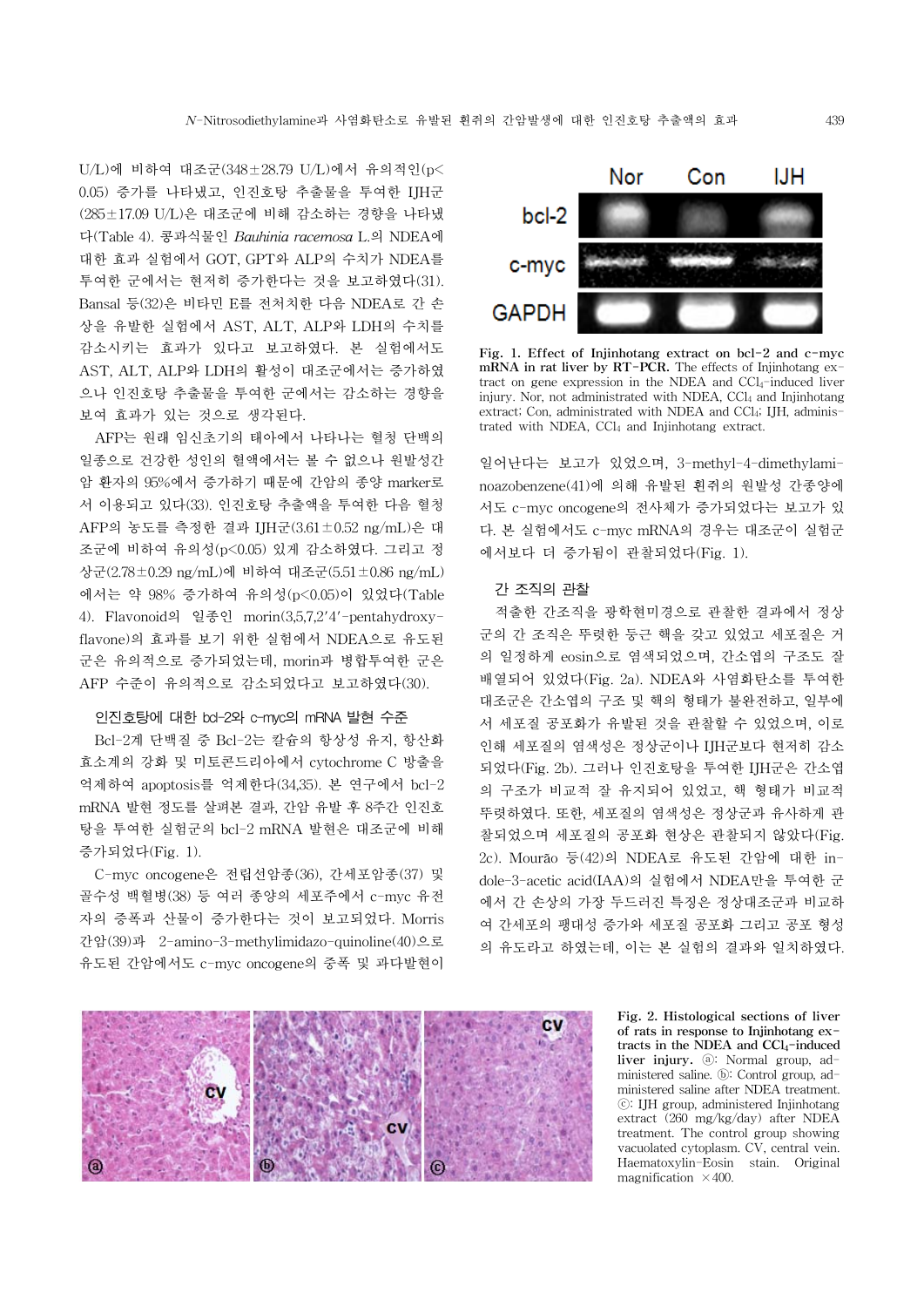## 요 약

본 실험은 N-nitrosodiethylamine(NDEA)와 사염화탄소 (CCl4)로 유발된 흰쥐의 간암 생성에 대한 인진호탕의 효과 를 조사하였다. 실험은 8주 동안 실시하였고, 세 군으로 분류 하였다. 정상군(Nor), 간암을 유발한 대조군(Con), 간암 유 발 후 인진호탕 추출액(260 mg/kg/day)을 투여한 실험군 (IJH)으로 구분하였다. 체중은 정상군에 비하여 대조군에서 유의적으로 감소하였지만 실험군에서는 증가하였다. NDEA 로 유발된 흰쥐의 혈청 AST, ALT, LDH, ALP와 AFP의 수준은 증가하였다. 반대로, 인진호탕 추출액을 처리했을 때, 혈청 AST, ALT, LDH, ALP와 AFP의 수준이 감소하였 다. 흰쥐의 간에서 bcl-2 mRNA의 수준은 대조군에 비해 실험군에서 증가되었다. 그러나 c-myc mRNA의 수준은 대 조군에 비해 감소하였다. 또한 NDEA로 손상된 간세포 조직 의 공포화가 인진호탕 추출액의 투여로 감소하는 것을 관찰 할 수 있었다. 이상의 결과로 보아 인진호탕 추출액 투여가 NDEA와 사염화탄소로 유도된 흰쥐의 간암 생성을 억제 또 는 지연하는 것으로 사료된다.

# 문 헌

- 1. Seo1 HC, Suzuki M, Ohnishi-Kameyama M, Oh MJ, Kim HR, Kim JH, Nagata T. 2003. Extraction and identification of antioxidant components from Artemisia capillaris herba. Plant Foods for Human Nutrition 58: 1-12.
- 2. Tan RX, Zheng WF, Tang HQ. 1998. Biologically active substances from the genus Artemisia. Planta Med 64: 295-302.
- 3. Yamahara J, Yamada T, Kimura H, Sawada T, Fujimura H. 1982. Biologically active principles of crude drugs. II. Anti-allergic principles in "Shoseiryu-To" anti-inflammatory properties of paeoniflorin and its derivatives. J Pharmacobiodyn 5: 921-929.
- 4. Yamahara J, Kobayashi G, Matsuda H, Katayama T, Fujimura H. 1989. The effect of scoparone, a coumarin derivative isolated from the Chinese crude drug Artemisiae capillaris Flos, on the heart. Chem Pharm Bull 37: 1297- 1299.
- 5. Mori H, Xu QA, Sakamoto O, Uesugi Y, Ono Y, Koda A, Nishioka I. 1988. Immunological mechanisms of antitumor activity of some kinds of Chinese herbs: Meth A-induced delayed type hypersensitivity. Jpn J Pharmacol 48: 37-46.
- 6. Kiso Y, Ogasawara S, Hirota K, Watanabe N, Oshima Y, Konno C, Hikino H. 1984. Antihepatotoxic principles of Artemisia capillaris buds. Planta Med 50: 81-85.
- 7. Peng CH, Huang CN, Wang CJ. 2005. The anti-tumor effect and mechanisms of action of penta-acetyl geniposide. Curr Cancer Drug Targets 5: 299-305.
- 8. Kimura Y, Okuda H, Arichi S. 1982. Effects of geniposide isolated from Gardenia jasminoides on metabolic alterations in high sugar diet-fed rats. Chem Pharm Bull 30: 4444-4447.
- 9. Jin H, Sakaida I, Tsuchiya M, Okita K. 2005. Herbal medicine Rhei rhizome prevents liver fibrosis in rat liver cirrhosis induced by a choline-deficient L-amino acid-defined

diet. Life Sci 76: 2805-2816.

- 10. Matsuda H, Tomohiro N, Hiraba K, Harima S, Ko S, Matsuo K, Yoshikawa M, Kubo M. 2001. Study on anti-Oketsu activity of rhubarb II. Anti-allergic effects of stilbene components from Rhei undulati Rhizoma. Biol Pharm Bull 24: 264-267.
- 11. Lee J, Chae K, Ha J, Park BY, Lee HS, Jeong S, Kim MY, Yoon M. 2008. Regulation of obesity and lipid disorders by herbal extracts from Morus alba, Melissa officinalis, and Artemisia capillaris in high-fat diet-induced obese mice. J Ethnopharmacol 115: 263-270.
- 12. Han KH, Jeon YJ, Athukorala Y, Choi KD, Kim CJ, Cho JK, Sekikawa M, Fukushima M, Lee CH. 2006. A water extract of Artemisia capillaris prevents 2,2'-azobis(2-amidinopropane) dihydrochloride-induced liver damage in rats. J Med Food 9: 342-347.
- 13. Luo H, Lin S, Ren F, Wu L, Chen L, Sun Y. 2007. Antioxidant and antimicrobial capacity of Chinese medicinal herb extracts in raw sheep meat. J Food Prot 70: 1440-1445.
- 14. Chu CY, Tseng TH, Hwang JM, Chou FP, Wang CJ. 1999. Protective effects of capillarisin on tert-butylhydroperoxide-induced oxidative damage in rat primary hepatocytes. Arch Toxicol 73: 263-268.
- 15. Yamamoto M, Ogawa K, Morita M, Fukuda K, Komatsu Y. 1996. The herbal medicine Inchin-ko-to inhibits liver cell apoptosis induced by transforming growth factor beta 1. Hepatology 23: 552-559.
- 16. Yamashiki M, Mase A, Arai I, Huang XX, Nobori T, Nishimura A, Sakaguchi S, Inoue K. 2000. Effects of the Japanese herbal medicine 'Inchinko-to' (TJ-135) on concanavalin A-induced hepatitis in mice. Clin Sci 99: 421-431.
- 17. Hu YQ, Tan RX, Chu MY, Zhou J. 2000. Apoptosis in human hepatoma cell line SMMC-7721 induced by water-soluble macromolecular components of Artemisia capillaris Thunberg. Jpn J Cancer Res 91: 113-117.
- 18. Bartsch H, Ohshima H, Shuker DE, Pignatelli B, Calmels S. 1990. Exposure of humans to endogenous N-nitroso compounds: implication in cancer etiology. Mutat Res 238: 255-267.
- 19. Farber E. 1984. The multistep nature of cancer development. Cancer Res 44: 4217-4223.
- 20. Peraino C, Fry RJ, Staffeldt E, Kisieleski WE. 1973. Effects of varying the exposure to phenobarbital on its enhancement of 2-acetylaminofluorene-induced hepatic tumorigenesis in the rat. Cancer Res 33: 2701-2705.
- 21. Solt DB, Cayama E, Tsuda H, Enomoto K, Lee G, Farber E. 1983. Promotion of liver cancer development by brief exposure to dietary 2-acetylaminofluorene plus partial hepatectomy or carbon tetrachloride. Cancer Res 43: 188-191.
- 22. Cervello M, Montalto G. 2006. Cyclooxygenases in hepatocellular carcinoma. World J Gastroenterol 12: 5113- 5121.
- 23. Habu D, Shiomi S, Tamori A, Takeda T, Tanaka T, Kubo S, Nishiguchi S. 2004. Role of vitamin K2 in the development of hepatocellular carcinoma in women with viral cirrhosis of the liver. JAMA 292: 358-361.
- 24. Ikeda K, Arase Y, Kobayashi M, Saitoh S, Someya T, Hosaka T, Sezaki H, Akuta N, Suzuki Y, Suzuki F, Kumada H. 2006. A long-term glycyrrhizin injection therapy reduces hepatocellular carcinogenesis rate in patients with interferon-resistant active chronic hepatitis C: a cohort study of 1249 patients. Dig Dis Sci 51: 603-609.
- 25. Nakachi K, Matsuyama S, Miyake S, Suganuma M, Imai K. 2000. Preventive effects of drinking green tea on cancer and cardiovascular disease: epidemiological evidence for